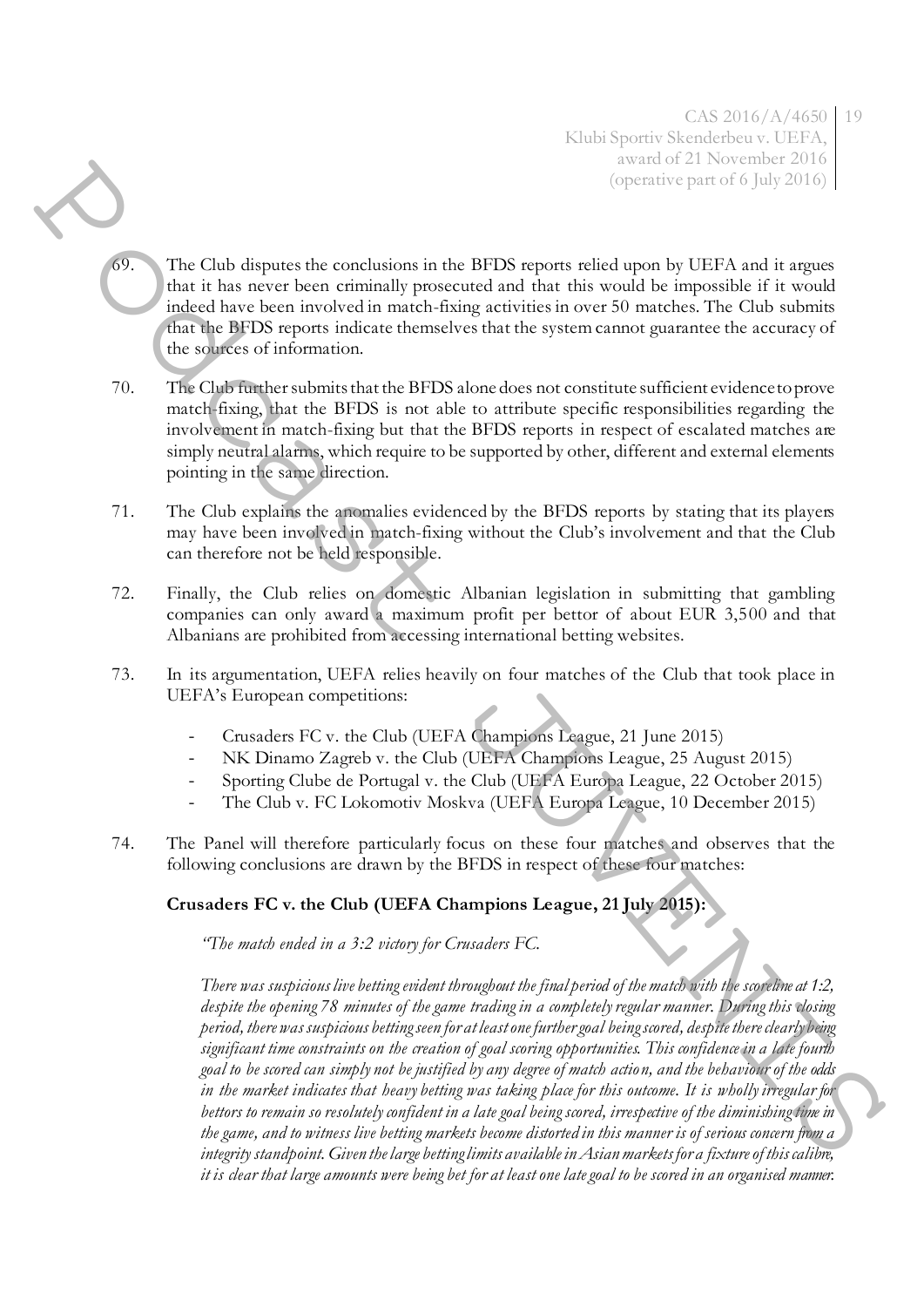*To reiterate, these betting patterns fundamentally contradict normal betting logic, and have to be treated as reflecting prior knowledge of a late fourth goal materialising.* 

*It is important to analyse why suspicious betting was only evident in the final period of the game with the scoreline at 1:2. Given that* [the Club] *held a commanding 6:2 aggregate lead in the tie at this stage, this presented the opportunity for them to manipulate the closing portion of the match for corrupt betting purposes. Simply put, they could attempt such a scheme without putting their qualification to the next round at any significant risk, and could generate large betting profits even from just this last section of the game, given the highly liquid betting markets available.* 

*In terms of match action, there are some key incidents to document. Firstly, in the 11th minute,* [the Club's] *Renato Arapi was dismissed following an off the ball incident. He was alleged to have kicked out at opponent Billy Joe Burns following a foul, and was duly sent off. Although* [the Club] *recovered from this, and held a 1:2 lead heading into the closing 10 minutes of the game, their defending in this final period was a serious concern, with erratic decision making and a lack of effort displayed during the final minutes by several* [Club] *players. Of specific interest was the poor performance of Bajram Jashanica, Kristi Vangjely and Esquerdinha during this period. They displayed questionable positional awareness and effort for both the defending of a cross which resulted in Crusaders FC's second goal, and also for a crossed ball just prior to this which resulted in Crusaders FC hitting the post. This collective defensive effort can only be viewed with serious concern given the betting patterns witnessed during this stage of the match.*  The minimals then besting patterns fundamentally contradict the simple points in order to the simple point of the control of the simple point of the simple point of the control of the simple point of the control of the si

*Following the match, Crusaders FC goalkeeper Sean O'Neill took to the social media platform Twitter to voice suspicions about the game, suggesting that he believed some kind of 'betting scam' took place in the last ten minutes of the match. He communicated that he had 'never seen football like it', suggesting that* [the Club's] *players deliberately underperformed in the final period of the game. Allegations of this nature are clearly very rare from a footballer who has actually taken part in a game, and whilst they are just a personal opinion, they are important to highlight given the speculation that has surrounded the integrity of this match.* 

*Finally, the immensely suspicious history of* [the Club] *must also be taken into account when analysing this match. They have featured in an extraordinary number of suspicious matches throughout their history, including multiple escalated games during the qualifying phase of this competition in past seasons. To see*  [the Club] *once again involved in a suspicious match in European competition can only increase integrity concerns.* 

*Suspicious live betting for a late fourth goal scored Very poor defensive performance of* [the Club] *in the closing stages of the match Extremely suspicious history of* [the Club]

*In summary, there is credible evidence to support the conclusion that this match was manipulated for betting purposes. The suspicious betting patterns observed exceed the acceptable threshold, and the BFDS are satisfied that corrupt betting profits were generated on this match".*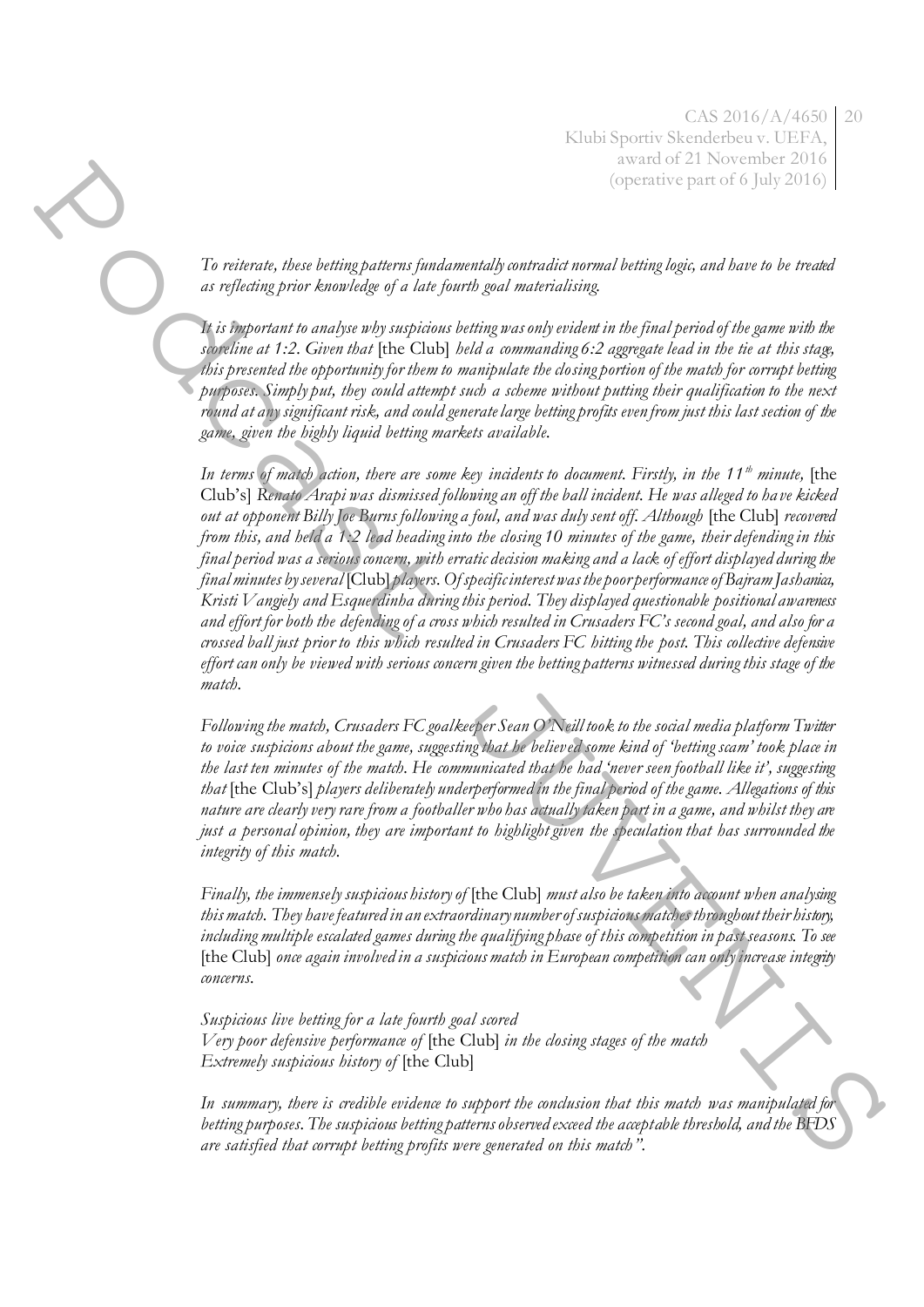## **NK Dinamo Zagreb v. the Club (UEFA Champions League, 25 August 2015):**

*"The match ended in a 4:1 victory for NK Dinamo Zagreb.*

*There was highly suspicious live betting which developed abruptly midway through the second half. With the score at 3:1 – and NK Dynamo Zagreb playing with a numerical disadvantage – bettors suddenly became supremely confident that* [the Club] *would lose the remainder of the match. Whilst NK Dinamo Zagreb were the better team during this period of the game, no amount of match action can possibly justify the severe betting patterns that emerged, and it is clearly evident that it was not primarily driven by events taking place on the field of play. There was additional betting of an even more suspicious nature at 3:1 for at least five goals to be scored, with odds again forced down to extreme levels. This betting was so severe and so illogical that it is clear bettors were aware of at least one more goal being scored in the match. Indeed, bettors were attempting to extract the maximum possible profits from all live betting markets, as they frequently do in matches which are manipulated for betting purposes.*  **EXERCT Systems** of the Club (UEFA Champings Leagues, 25 August 2015):<br>
The main and in a 4-1 norm for NK Champing Leagues, 25 August 2015):<br>
The main and in a 4-1 norm for NK Champing Leagues, 25 August 2015):<br>
The main

*Furthermore, following NK Dynamo Zagreb's fourth goal (4:1), severe betting ensued for* [the Club] to *concede another unanswered goal. It is particularly worrying to see strong live betting for* [the Club] to *concede late goal(s) in the game, as there were severe time constraints on goal scoring opportunities being created. Clearly, such betting patterns have to be treated with the utmost concern, and it is clear that extraordinary amounts were being bet in order for markets to react in the way they did.* 

*The timing of the suspicious betting is potentially very informative about the nature of the manipulation. Indeed, suspicious betting developed soon after* [the Club] *trailed 3:1, at which point their chances of progressing from their tie were very slim. This suggest that* [the Club] *were ready to exploit the match for corrupt betting purposes when the opportunity presented itself, indicating a premeditated and carefully planned scheme. Whilst only one of these goals actually materialised, meaning the desired outcome was only partially successful, considerable corrupt betting profits would still have been generated across multiple markets as a result.* 

*In terms of match action, it must be noted that* [the Club's] *performance levels dropped noticeably at 3:1. Whilst this may partially understandable as the tie was effectively over, they did have a man*  advantage at this point so should still have been competitive. Furthermore, the goal that [the Club] *conceded in the 80th minute must be highlighted. Renato Arapi of* [the Club] *was very slow to react to a through ball that set up this goal and then failed to chase the onrushing forward, which allowed ample time and space for the goal scoring chance to develop. Goalkeeper Orges Shehi could also have handled the situation better, choosing to stay rooted to his line for the one on one rather than coming out to close down the angle, which arguably most goalkeepers would have done. Unquestionably, these match incidents have to be documented considering the thoroughly suspicious betting witnessed.* 

*Finally, the extremely suspicious history of* [the Club] *must also be taken into account when analysing this match. They have featured in an extraordinary number of suspicious matches throughout their history, including in the second qualifying round of the UEFA Champions League against Crusaders FC on 21/07/2015. That match featured strikingly similar suspicious live betting patterns indicating* [the Club] *deliberately conceded a late goal. Once again, the suspected manipulation was executed when the tie was no longer competitive, on that occasion once* [the Club] *held a commanding aggregate lead. To see*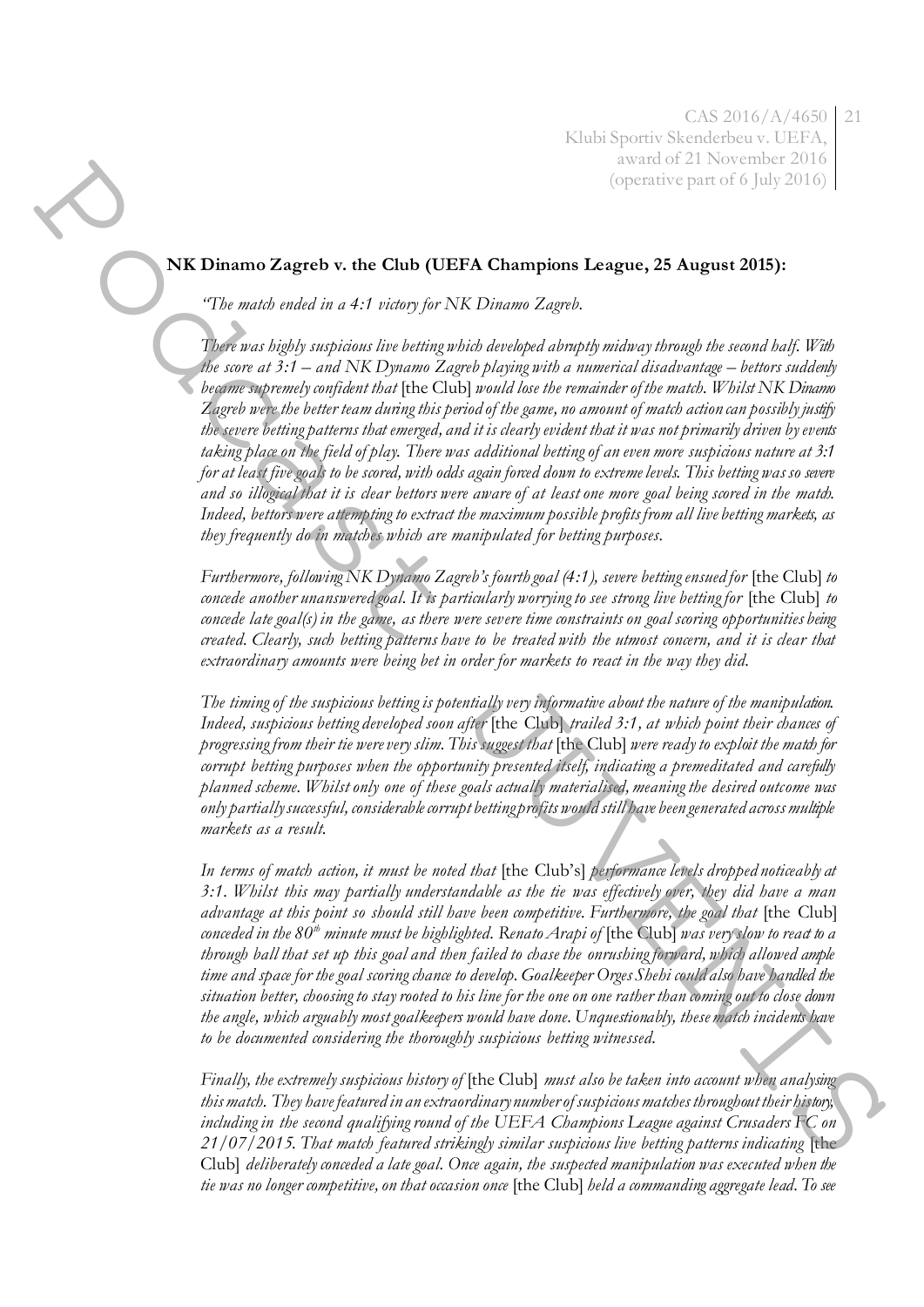[the Club] *once again involved in match displaying similar suspicious betting highlights the highly coordinated and sophisticated nature of their corrupt betting practices.* 

*Extremely suspicious live betting for* [the Club] *to lose the match by at least three and four goals Equally suspicious live betting for at least five and six goals to be scored Very poor defending from* [the Club] *which led to the final goal* 

*Very suspicious history of* [the Club]*, including previous escalations in European competition* 

*In summary, there is overwhelming evidence that this match was manipulated for betting purposes in a precise and premeditated manner, with corrupt betting profits generated as result".*

## **Sporting Clube de Portugal v. the Club (UEFA Europa League, 22 October 2015):**

*"The match ended in a 5:1 victory for Sporting Clube de Portugal.*

*Late in the match with the score at 4:0, highly suspicious live betting emerged for at least six goals to be scored. These wholly suspicious odds movements developed abruptly, indicating that the final 20 minutes of the match were specifically targeted for the purpose of generating corrupt betting profits. Indeed, there were no signs of irregular betting occurring in any live markets prior to this point.* [The Club] *duly conceded a fifth goal in the 77th minute, just five minutes after these suspicious betting patterns materialised. When betting markets reopened with the score at 5:0, there was a further wave of highly*  suspicious betting for a late sixth goal to be scored, and also additional suspicious betting for [the Club] *to lose by a minimum six-goal margin. Namely, the bettors who were heavily active in the marketplace strongly anticipated both a late goal, and* [the Club] *being the team to concede said goal. Even with just five minutes of normal time remaining, there was an unrelenting betting confidence on display, and this can only be treated as reflecting prior knowledge of the match result, given the severe time constraints on these outcomes materialising. The betting was in fact so unusual that it led to one prominent Asian bookmaker removing live markets before the end of the game. A decision by an Asian bookmaker to cease live trading prematurely is very concerning, as it demonstrates that they likely held their own concerns regarding the nature of the betting being executed in the closing period of the match.*  The Child are again survived in mode displaying similar supremain forces as  $\frac{1}{2}$  that the Child between the child are also that the child between the child between the child between the child between the child betwee

*The highly suspicious betting for at least six goals to be scored ultimately proved successful courtesy of Sporting Clube de Portugal's fifth goals, and* [the Club's] *very late consolation goal. However, when all live betting patterns are viewed in conjunction, it is abundantly clear that bettors expected* [the Club] *to be the team to concede the late sixth goal as well. Although this did not occur, it does not make the betting patterns observed any less concerning. Indeed, there is substantial betting evidence that this match was a manipulation attempt by* [the Club]*, and corrupt profits were clearly generated for the live market relating to a minimum of six goals being scored, albeit not maximised as a whole, as* [the Club's] *losing margin was ultimately only four clear goals.* 

*In terms of the match action, earlier match incidents must also be documented. Firstly, Hamdi Salihi of*  [the Club] *received a second yellow card for deliberate handball in only the 24th minute of the match. His decision to handle the ball from his own sides attacking corner can only be regarded as highly unusual. Secondly,* [the Club] *conceded two penalties at the end of the first half, which led to Sporting Clube de Portugal leading 2:0 at half-time. Bajram Jashanica was penalised for tripping a Sporting Clube de*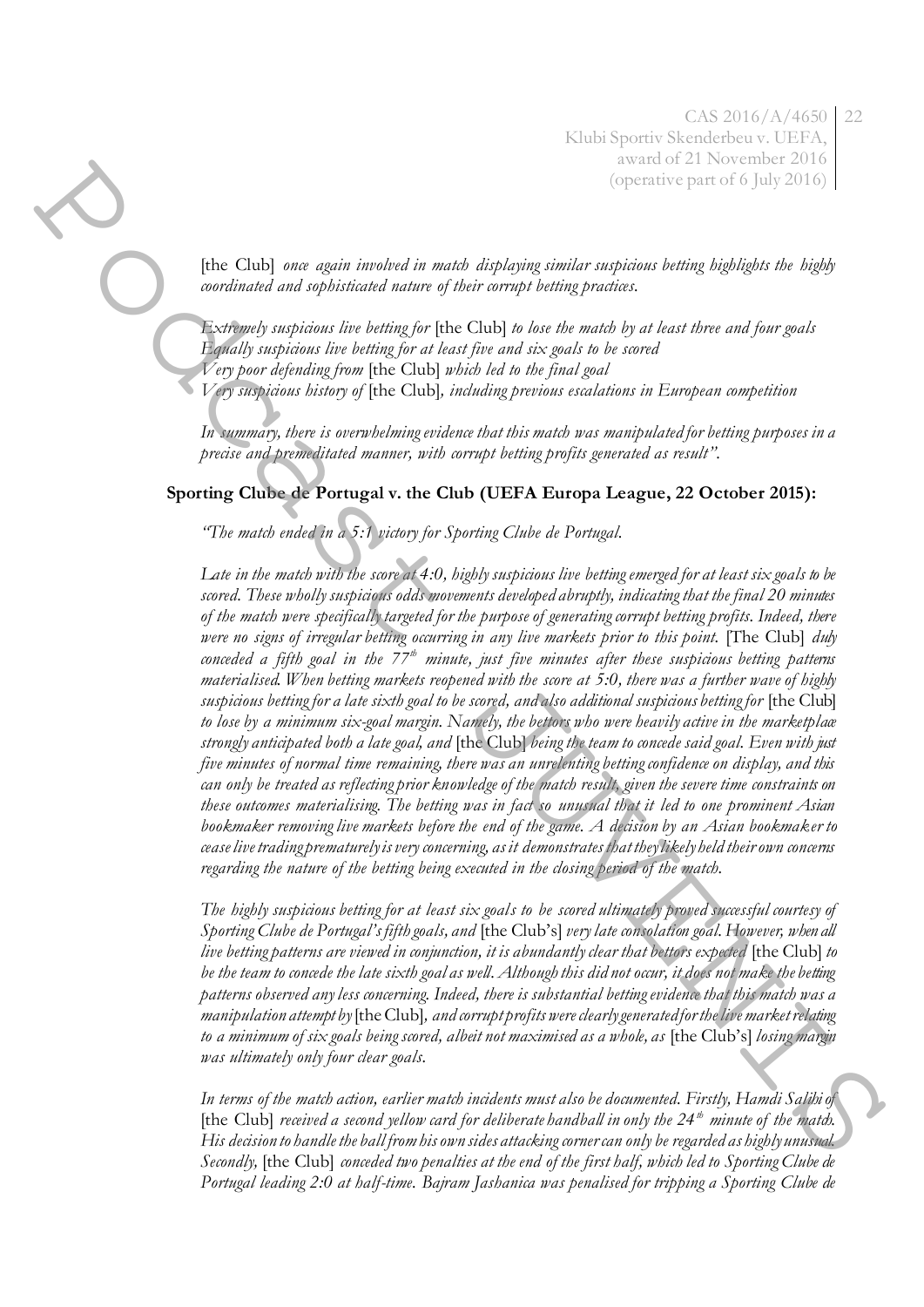*Portugal forward for the first penalty, whilst minutes later, referee Clayton Pisani deemed that Kristi Vangjeli fouled the same player just inside the penalty area and awarded another penalty. Whilst all these incidents clearly harmed* [the Club's] *chances in the match, it should be noted that the highly suspicious betting patterns did not emerge until long after these incidents took place. However, it is notable that the tempo of the match slowed in the final period of the game, with neither side showing a significant attacking threat. This demonstrates that the aforementioned highly suspicious betting patterns were not driven by events unfolding on the field of play itself, raising integrity concerns even further.* 

*Finally, the escalation history of* [the Club] *must also be taken into account when analysing this match, as they are one of the most suspicious teams in the history of the BFDS. Of particular concern is that two of their UEFA Champions League qualification matches from this season against NK Dinamo Zagreb on 25/08/2015 and Crusaders FC on 21/07/2015 were also escalated. These matches featured strikingly similar betting patterns for* [the Club] *to concede late unanswered goals, and to witness this*  repeated pattern of betting strongly indicates that this is a specific method of manipulation which [the Club] *are employing in European Competition.* 

*Extremely suspicious live betting for at least six goals to be scored Additional suspicious live betting for* [the Club] *to lose by at least six goals Very suspicious history of* [the Club]

*To conclude, there is substantial evidence to support the conclusion that this match was targeted for betting related manipulation. It strongly bears the hallmarks of other highly suspicious matches, and although the suspicious betting only produced mixed results, this match was clearly targeted for the purpose of generating corrupt betting profits".*

## **The Club v. FC Lokomotiv Moskva (UEFA Europa League, 10 December 2015):**

*"The match ended in a 0:3 victory for FC Lokomotiv Moskva.*

*Extremely suspicious live betting was observed for at least two and three goals to be scored in the match. This wholly suspicious betting emerged early in the second half, with odds for at least three goals to be scored decreasing steadily, in spite of the elapsing time for the required goals to be scored. Indeed, as the match entered the final 20 minutes (at 0:1), the one-sided betting for a further two goals to be scored was still occurring on a deeply suspicious scale, indicating that heavy amounts were being bet during this period. Even with less than five minutes of normal time remaining, bettors remained convinced that at least one further goal would be scored, with the bettors active in the marketplace displaying no regard for the extreme time constraints on the creation of goal scoring chances at this late stage of play.*   $\label{eq:2} The first example is the general, the first package is related to the most of the second class. The second code is used to be a different, and the second class is used to be a different, and the second class is used to be a different, and the second class is used to be a different, and the second class is used to be a different, and the second class is used to be a different, and the second class is used to be a different, and the second class is used to be a different, and the second class is used to be a different, and the second class is used to be a different, and the second class is used to be a different, and the second class is used to be a different, and the second class is used to be a different, and the second class is used to be a different, and the second class is used to be a different, and the second class is used to be a different, and the second class is used to be a different, and the second class is used to$ 

*There was also highly suspicious betting recorded for* [the Club] *to lose the match by at least two goals. This concerning betting did not develop until the final 10 minutes of the contest (at 0:1), as bettors suddenly and inexplicably displayed a suspicious level of confidence in* [the Club] *losing the match by at least two goals. Odds decreased against all expectations, reaching low and unrealistic levels with just minutes remaining in regulation time. This period of betting is rendered even more suspicious with a review of the match action and statistics, which reveal that the contest was far from one sided, with* [the Club] *actually recording a very similar number of dangerous attacks to FC Lokomotiv Moskva during the final*